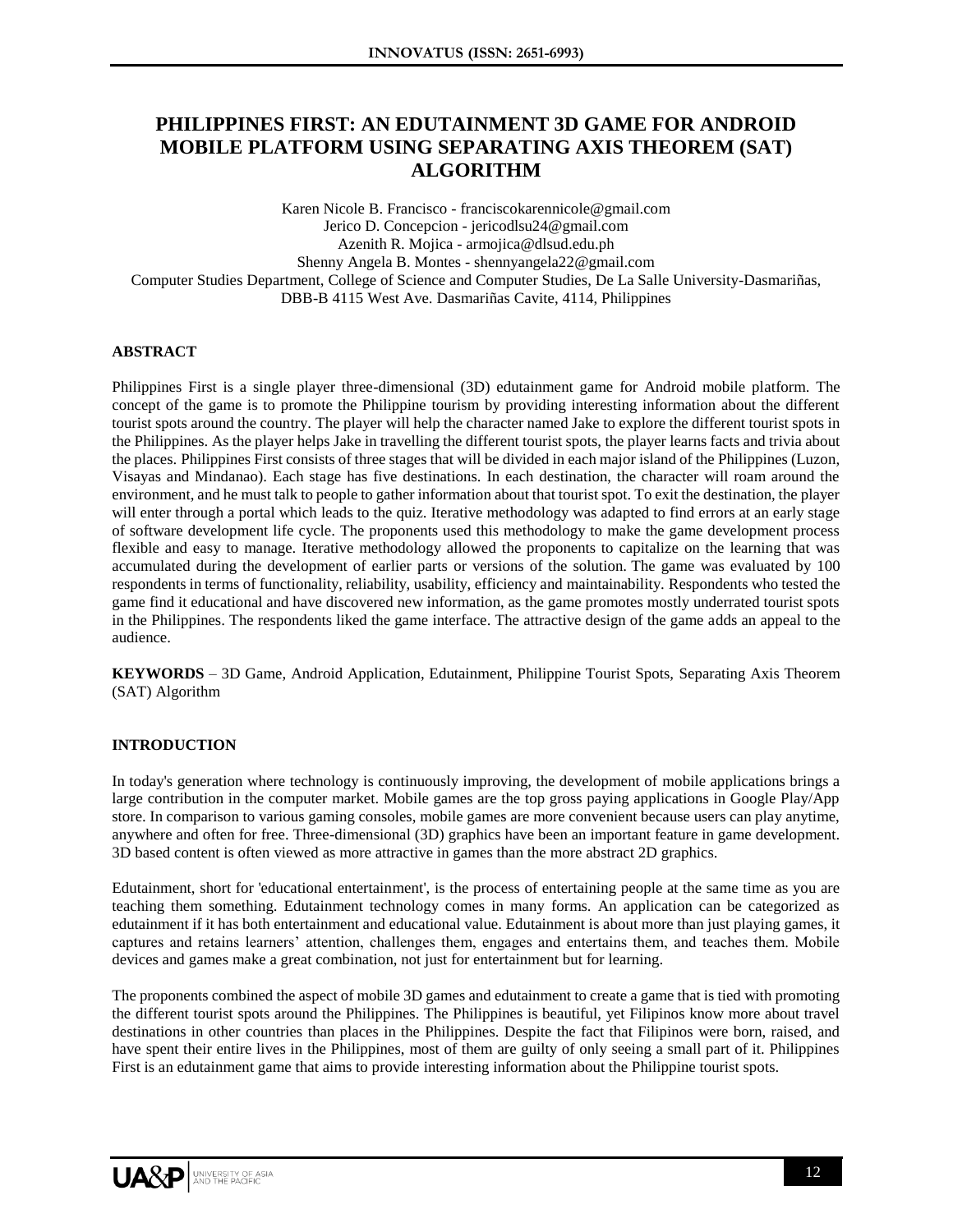#### **LITERATURE REVIEW**

#### **I. KulTOURa (M. Limpag, 2017)**

KulTOURa is a Philippine travel guide application developed in collaboration of the National Commission for Culture and the Arts, Department of Tourism, Smart Communications, and InnoPub Media. It was launched on June 19 to coincide with the birth anniversary of Rizal. It is a mobile application which aims to help travelers navigate tourist spots in the Philippines. The KulTOURa app works as a guide that provides information on heritage sites and other must-see destinations in the country to help tourists appreciate Filipino culture.

The application provides a reliable source of data gathering for the proponents' study. It features facts and trivia about the places in the Philippines obtained through Department of Tourism, which is the recommended source of the proponents' thesis panel for the game's information.

#### **II. Jeepney Flash: An Edutainment Android Game (D. Dela Cruz, S. Flores, J. Mendoza, 2014)**

Jeepney Flash is a 2D Android Game. The player drives a jeepney that roams around different places in the Philippines. The player needs to get passengers along the way. For every passenger, a question about the place will be asked. It gives trivia and knowledge to the player. This research project aims to provide a fun way of learning the places in the Philippines through an interactive game. In developing the study, the proponents encountered research questions like how to create an Android game, how to make the game entertaining and educating, how to make the graphics and the game design, and most importantly, what will be the purpose of the game.

This thesis serves as guide for the proponents' study as the game is also an Android edutainment game involving the different tourist spots in the Philippines. It enables the proponents to think of new ideas and improvisations.

#### **III. Math Jump: An Educational Mobile Game (L. Tatu, 2013)**

Math Jump is an educational game for 5 - 12-year-old children. The game features motion controls make solving math exercises fluid, let your mind flow as you test your multiplication skills, and race for the high score with your friends. The game has been developed with the pedagogical expertise of Finnish kindergarten teachers and it has been tested with children in the age group.

MathJump has the concept of edutainment that is a reliable resource for Philippines First. A multitude of game development tools were used in MathJump to develop a minimum viable product for the purpose of learning about the mobile educational game market. The iterative design, which is the type of methodology used in Philippines First, is documented in MathJump from different aspects with practical examples provided.

## **METHODOLOGY**

Iterative methodology is adapted to find errors at an early stage of software development lifecycle. The proponents used this methodology to make the game development process flexible and easy to manage. Iterative methodology allows the proponents to capitalize on the learning that will be accumulated during the development of earlier parts or versions of the solution.

In performing the iterative methodology, the proponents' first step was going through initial planning to understand what the proponents would need to do for each step of developing Philippines First. The leader divided the work and assigned specific tasks for each member such as coding, UI design and 3D modeling. The next step was mapping out the requirements of the software. The proponents discussed the most efficient programming and designing software or tools needed in meeting the game's requirements. Generally, the proponents prepared for the upcoming stages of the development cycle. Once the planning is completed, an analysis was performed to nail down the appropriate logic that would be required in developing the game, such as what programming techniques would be used to achieve the goal of the game per level. Then the actual implementation and coding process began. Once the game has been coded and implemented, the proponents went through a series of testing procedures and debugging to identify any errors or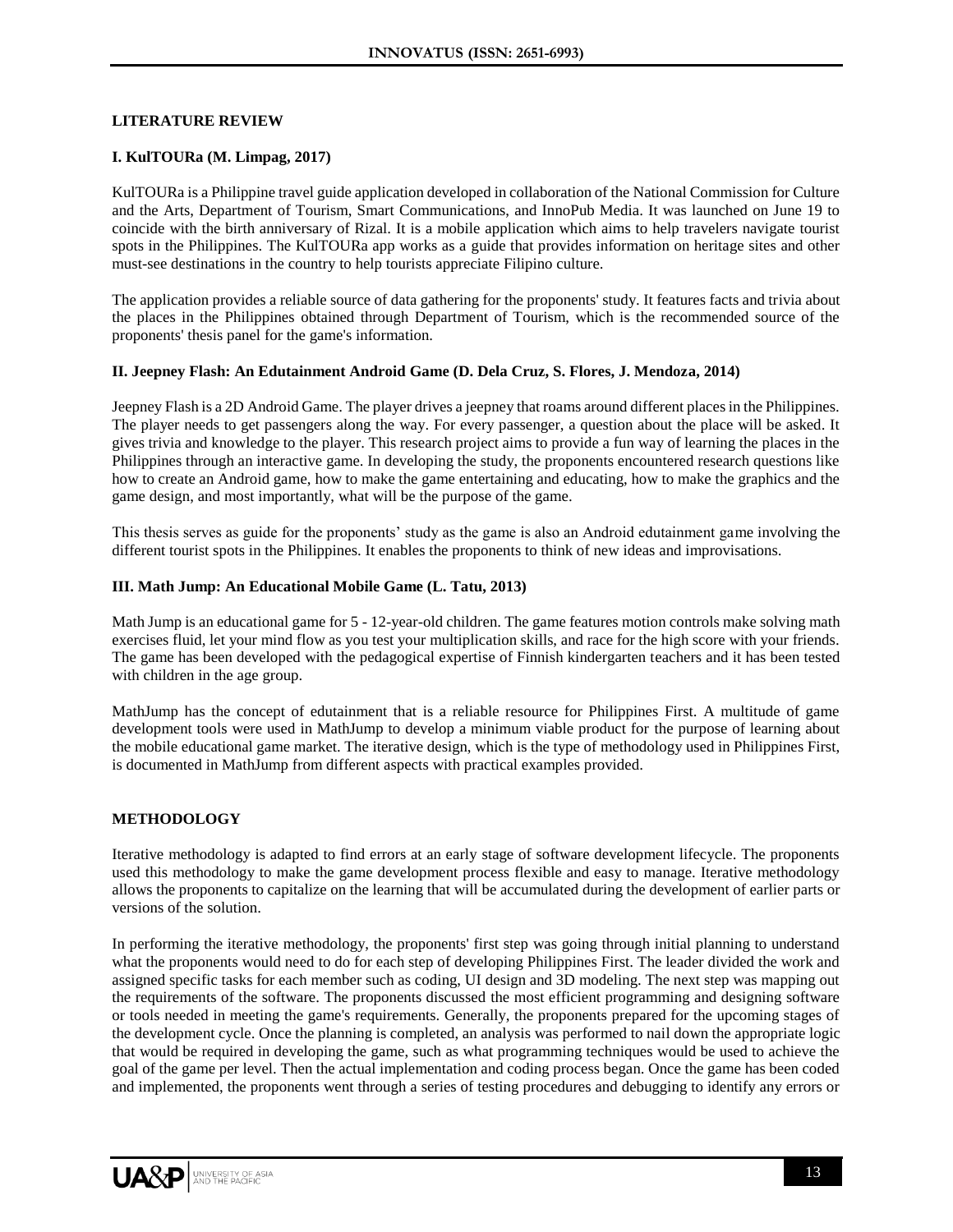issues. Once all prior stages have been completed, the game should be possibly ready to present to the adviser and do an evaluation process. The proponents gave time to reflect on which areas needed improvement.

Philippines First is compatible with Android devices version Jellybean or higher. Unity was used as the software's main game engine and C# as the programming language. Autodesk Maya was used for modeling the 3D objects in the game. Philippines First does not require any network connections since it is a standalone offline mobile game.

## **Game Architecture**



**Figure 1. Game Architecture of Philippines First**

Figure 1 represents the game architecture of Philippines First. The game will start with the splash screen which displays the logo of the proponents' group name. The Main Menu displays the title of the game and includes buttons such as 'New Game', 'Load Game', 'Store' and 'Exit'. New Game will create a new game starting from the introduction scene of the story. Load Game will load the level which the player left off. Store consists of different outfits and new character that can be purchased. Exit will close the game.

## **Levels**

Philippines First consists a total of three stages that will be divided in each island group of the Philippines (Luzon, Visayas and Mindanao). Each stage has five levels – each level is a different destination located in that island group. The level of difficulty is based on the time limit and the number of questions in the quiz. 15 seconds is timed per question in Luzon, 12 seconds per question in Visayas and 8 seconds per question in Mindanao. There are 3 questions in Luzon, 5 questions in Visayas, and 7 questions in Mindanao. In every correct answer, the player will collect 5 coins that can be used to buy items in the Store such as new outfits and/or new character. For every wrong answer and failure to answer within the time limit, 15 coins will be deducted from the money and will repeat to question 1.

## **Algorithm: Collision detection using the Separating Axis Theorem (SAT) Algorithm**

The Separating Axis Theorem (SAT) Algorithm is often used to check for collisions between two objects. It determines if there is a gap between two objects. If there is a gap, then the two objects are not in collision. If there is no gap, then the objects are in collision.

The proponents applied the algorithm in the game for the collision detection between the character and the coins scattered in the environment, and the different people in the tourist spots. When a collision is detected between the